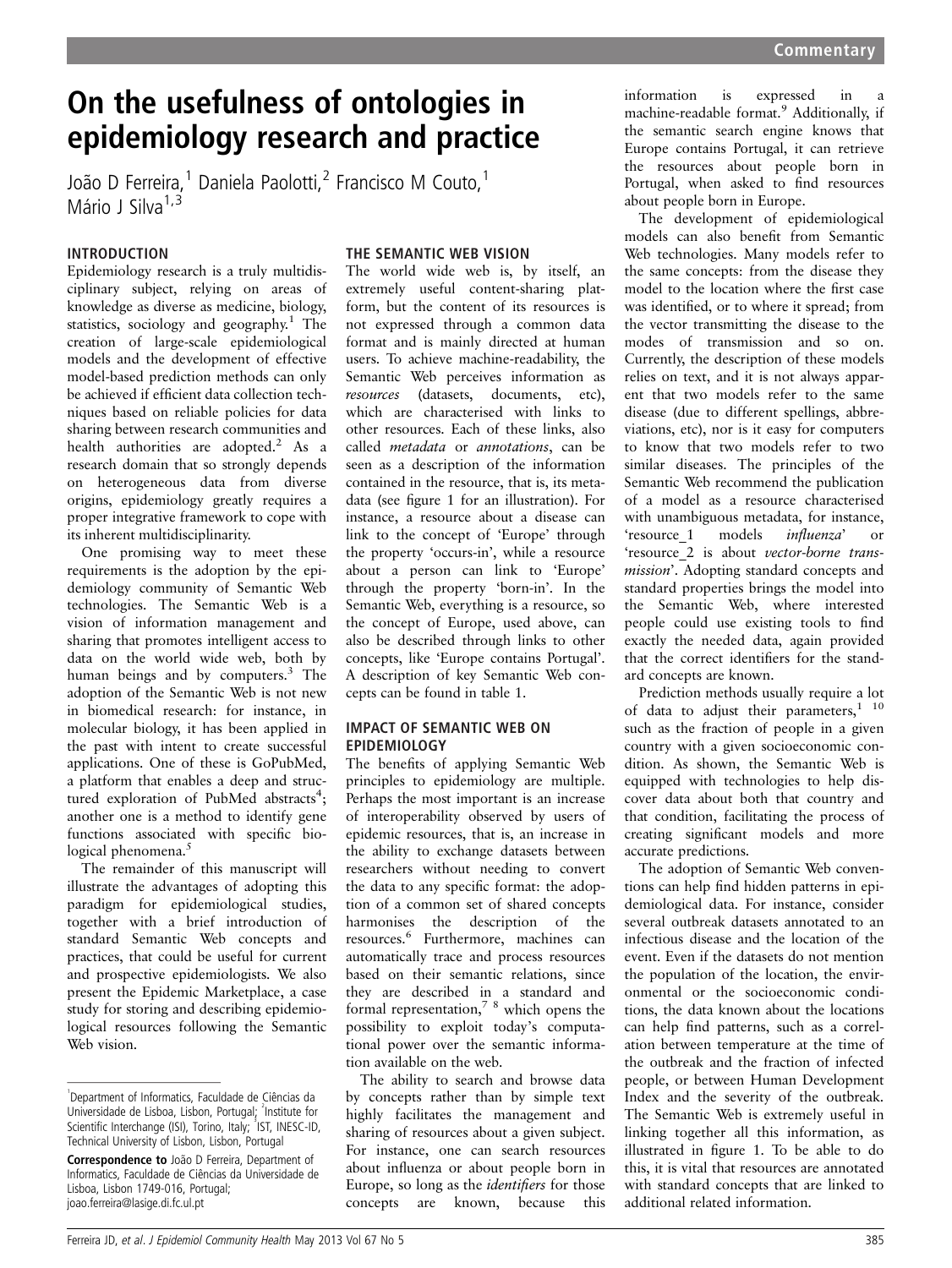Figure 1 By publishing under the Semantic Web, information becomes more accessible and easier to be shared. Here we illustrate the Semantic Web in action with a resource annotated with its respective metadata. The first-layer concepts represent the direct annotation of the resource (such as 'location' is 'Portugal'), while the second layer includes the properties of these concepts as stated in disease and geospatial ontologies, which can also be accessed in the context of the Semantic Web. This figure is only reproduced in colour in the online version.

It is worth noting that the Semantic Web is meant to facilitate the access to information, and is not about making the information freely accessible, or about releasing it into the public domain. In the Semantic Web, resources, and the data they contain, can still be protected behind the necessary authentication methods or privacy policies, thus allowing only the right people to access the data, $^{11}$  albeit in a more efficient way.

#### THE ROLE OF ONTOLOGIES

Until now, we have hinted at three particular problems with the Semantic Web: (1) Semantic Web tools require facts about concepts (for instance, pattern finders must have access to facts about the concepts being analysed), (2) an effective interoperability between resources relies on users reusing the same identifiers to represent the same concepts and the same



**LAYER I LAYER II** 

properties and (3) users need to know which identifier maps into which concept. These problems can be addressed by the use of ontologies.

An ontology is a description of a domain of knowledge consisting of the domain's concepts and their relationships, and can be used as a standard specification of such domain, for instance, diseases or geographical locations.<sup>12 13</sup> A relationship between concepts stands for facts about those concepts: for instance, 'Lisbon is the capital of Portugal' and 'influenza is an infectious disease'. Figure 2 shows a snippet of three ontologies, one of the geospatial domain, and the other from the disease domain. Consider these: (1) the capital of a country is part of that country, (2) a part of A is a part of all the things that contain A, (3) Lisbon is the capital of Portugal and (4) Portugal is part of Europe. A computer equipped with

an inference engine can be taught these facts and then derive that 'Lisbon is part of Europe'. With this newly inferred knowledge, queries about events in Europe also return resources describing events in Lisbon. This kind of inference mechanism also enables powerful pattern recognition. This means that authors can annotate their resources with as much detail as they want, while users interested in finding resources can be as general as they want, while still maintaining compatibility between the two needs.

Ontologies are also used to map identifiers to concepts, since ontologies contain concepts and identify them using URIs (Universal Resource Identifiers).<sup>14 15</sup> For example, the Human Disease Ontology<sup>12</sup> assigns the URI [<http://purl.obolibrary.org/](http://purl.obolibrary.org/obo/DOID_8469) [obo/DOID\\_8469](http://purl.obolibrary.org/obo/DOID_8469)> to the concept of 'influenza', and uses it to indicate facts about that disease (for instance, that it is an infectious

Table 1 Key concepts in the semantic web

| Key concept               | <b>Description</b>                                                                                                                                                                                                                                                                                                                        |
|---------------------------|-------------------------------------------------------------------------------------------------------------------------------------------------------------------------------------------------------------------------------------------------------------------------------------------------------------------------------------------|
| Resource                  | Anything published under the Semantic Web vision, that is, with links to other resources. For example, a dataset on influenza or the concept of<br>Europe                                                                                                                                                                                 |
| Concept                   | A kind of resource that represents a single idea. For example, the concept of influenza                                                                                                                                                                                                                                                   |
| <b>Identifier</b>         | A unique string of characters that refers to exactly one concept. For instance, 'http://purl.obolibrary.org/obo/DOID_8469', which identifies the concept<br>of influenza                                                                                                                                                                  |
| Ontology                  | A collection of concepts and the relationships between them. These relationships provide concepts with a machine-readable meaning that can be<br>explored for pattern recognition, knowledge discovery or any other computational analysis. Ontologies are the main source of concepts used in the<br>metadata of Semantic Web resources. |
| Metadata                  | A machine-readable description of the contents of a resource made through linking the resource to the concepts that describe it. For instance, a<br>dataset links to the concept of 'influenza' because it contains data concerning that disease. Figure 1 illustrates the metadata of a resource                                         |
| Annotation                | The process of enriching a resource with information about itself (metadata) by means of semantically defined properties pointing to other resources,<br>especially properties pointing to concepts from ontologies                                                                                                                       |
| Property                  | A relationship between two resources, such as the ones that are used to annotate a resource with its metadata. Properties are also often called<br>relations.                                                                                                                                                                             |
| Semantic search<br>engine | A software that searches for annotated resources in the Semantic Web based on a query. Inference can be used to find the appropriate results;<br>additionally, results can be ranked according to similarity and relevance to the query. See the text for an example                                                                      |
| Pattern recognition       | The application of ontology-stored knowledge and inference mechanisms in the pursuit of unapparent correlations found in data. By using the<br>semantics of the resources, information that is not explicit in the data but can be derived from ontologies can lead to more comprehensive results<br>(see the text for an example).       |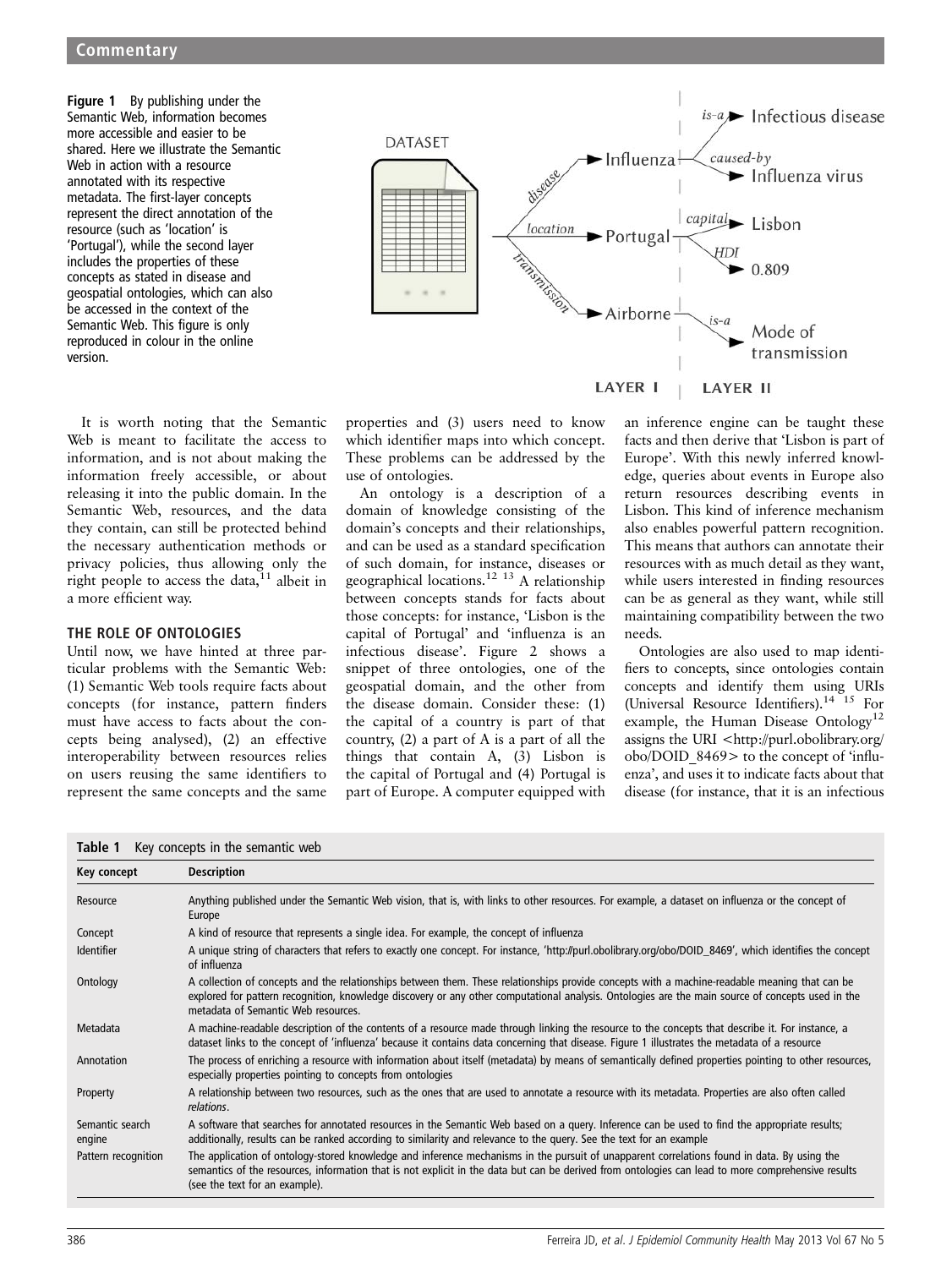

Figure 2 A snippet of three ontologies showing some concepts and some of the relationships between them. Most relationships are simple class-subclass ones, where a concept is a specialisation of the other, such as 'influenza' being a kind of 'infectious disease'; other relationships include, for instance, the borders of a geospatial region or the symptoms of a disease. This figure is only reproduced in colour in the online version.

disease). Any other person can use the same URI to associate its resources with the concept of 'influenza'. This removes ambiguity, since any single concept identifier is totally context independent and can be used by everyone, allowing Semantic Web tools to gather more information on a concept, if needed. For instance, other names of 'influenza' (like 'flu' or even names in other languages) can be associated with this identifier. Additionally, existing ontology-matching software tools can find equivalent concepts in different ontologies,16 allowing ontology developers to merge ontologies from different domains in a single, more manageable knowledge base, which further increases the amount of knowledge available in the Semantic Web.

Web portals can be used as an intermediary in this process to assist the process of annotating an epidemiological resource; an example of such an intermediary is BioPortal, $17$  a collection of biological and biomedical ontologies that can be used to access the information about the concepts on those ontologies. In the next section, we focus on the Epidemic Marketplace, a platform designed to store epidemiological resources that also includes an intermediary between names and URIs.

Furthermore, ontologies can be used to explore the degree of similarity between two concepts or two resources annotated with them. For instance, it is reasonable to assume that the concepts 'cough' and 'sneezing' are more related to each other than 'cough' and 'loss of consciousness'. This similarity between concepts can be computed based on the knowledge stored in the ontology<sup>18 19</sup>; if a user searches for data on 'diseases whose symptoms include cough' and finds no results, then they may be satisfied with data on diseases associated with sneezing, but not with diseases associated with loss of consciousness. Additionally, this similarity can be used to sort results according to how relevant they are to the query. Semantic similarity can also be used when comparing data collected using different methodologies. For example, data collected with an x-ray scan is more related to data collected with a CT scan than with a blood screening process. The Semantic Web can be made aware of this fact, thus enabling the comparison of heterogeneous datasets.

#### A CASE STUDY

The Semantic Web offers increased interoperability, more efficient search engines, and other useful tools for ontology creation, ontology maintenance and data analysis. To bring this potential into the hands of epidemiological data users, they must have access to a comprehensive collection of resources annotated with concepts from epidemiology-related ontologies. This can be bootstrapped by annotating existing epidemiological datasets using Semantic Web principles.

Following this vision, a platform for epidemiological resources named Epidemic Marketplace<sup>20 21</sup> is being developed at <http://www.epimarketplace.net/> under the umbrella of the EPIWORK project,<sup>22</sup> a European project sponsored by the Seventh Framework Programme. Its primary goal is to serve as a repository of epidemiologically relevant information, in the form of resources. Each resource is given a unique identifier, and can be annotated by its author or any authorised Epidemic Marketplace user, with several ontological concepts in order to give them machine-readable semantics.

Annotation can be a laborious task, since annotators should be familiar with the properties and concepts to be used, and biomedical and geospatial ontologies tend to be large and very detailed. To assist users in correctly characterising their resources, the Epidemic Marketplace offers an interactive interface for resource annotation that provides a list of selected properties that cover most of the data characterisation needs required by consumers and curators of epidemiological resources (eg, 'location', 'diagnostic method', 'drug'). Furthermore, to speed up the process of creating machine-readable metadata, the platform provides a user tool that converts free text (such as 'influenza') into the proper URI of the concept ([http://purl.](http://purl.obolibrary.org/obo/DOID_8469) [obolibrary.org/obo/DOID\\_8469](http://purl.obolibrary.org/obo/DOID_8469)). To characterise an epidemiological resource, the annotator has to fill the values of these properties with concepts extracted from a set of selected ontologies, Network of